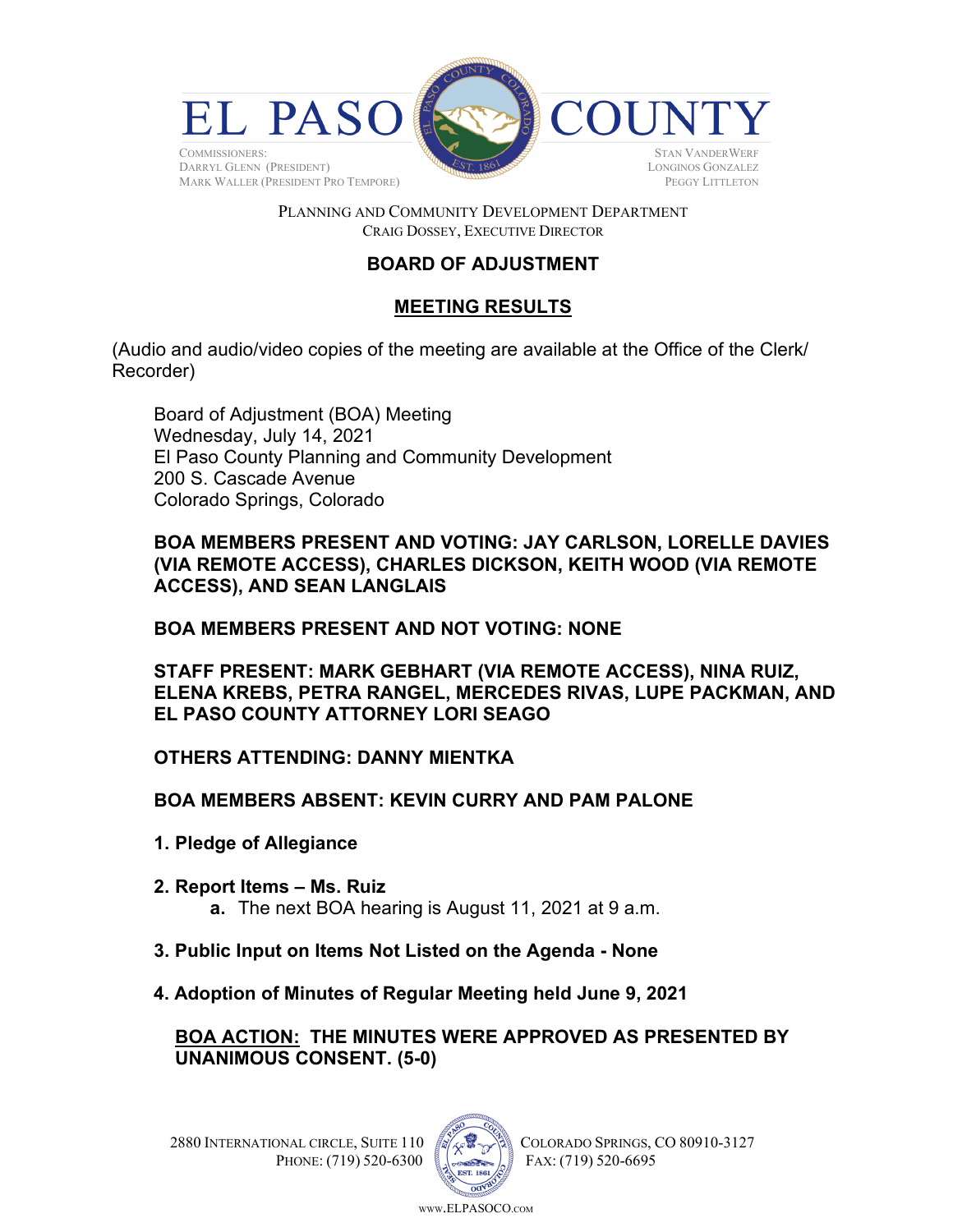#### **5. BOA-21-003 RIVAS**

### **DIMENSIONAL VARIANCE SPACE VILLAGE FILING NO. 2 SUBDIVISION**

A request by Space Village Retail, LLC, for approval of a dimensional variance to allow:

1. One (1) freestanding sign with an area of 118.85 square feet where 40 square feet is allowed.

2.One freestanding sign thirty-two (32) feet in height where thirty (30) feet is the maximum height allowed.

3. A second freestanding sign where only one (1) freestanding sign is allowed.

The 1.97-acre property is within the C-1 (Commercial Obsolete) zoning district and is subject to the CAD-O (Commercial Airport District Overlay). The property is located at the southeast corner of the Space Village Avenue and Peterson Boulevard intersection and is within Section 17, Township 14 South, Range 65 West of the 6th P.M. (Parcel Nos. 54170-01-001, 54170- 01-007, 54170-01-008, and 54170-01-009) (Commissioner District 4)

**Ms. Rivas** gave a brief overview of the project and then asked **Ms. Seago** to go over the review criteria for a dimensional variance. **Ms. Rivas** then gave her full presentation.

**Mr. Wood** – I noticed there is an existing sign, so the proposal is not only to add the two new signs and then remove the existing sign, is that correct?

**Mr. Rivas** – That is correct. The applicant has indicated they would remove the existing sign and add the two new signs that are part of this request.

**Ms. Davies** – It appears to be adjacent to Peterson Airforce base. Did the base have any concerns or restrictions about the height due to its proximity.

**Ms. Rivas** - They did not have any comments about this case. **Ms. Davies** – But they were contacted? **Ms. Rivas** – That is correct.

**Mr. Carlson** - Will the Dairy Queen sign be rebuilt to look like the rendering presented? **Ms. Rivas** – The applicant is suggesting the new sign will look like the bottom sign (referring to the staff report). **Mr. Carlson** – Is the square footage of the actual names written there or for the entire structure? **Ms. Rivas** – I believe that is just for the signs, but I yield to the applicant.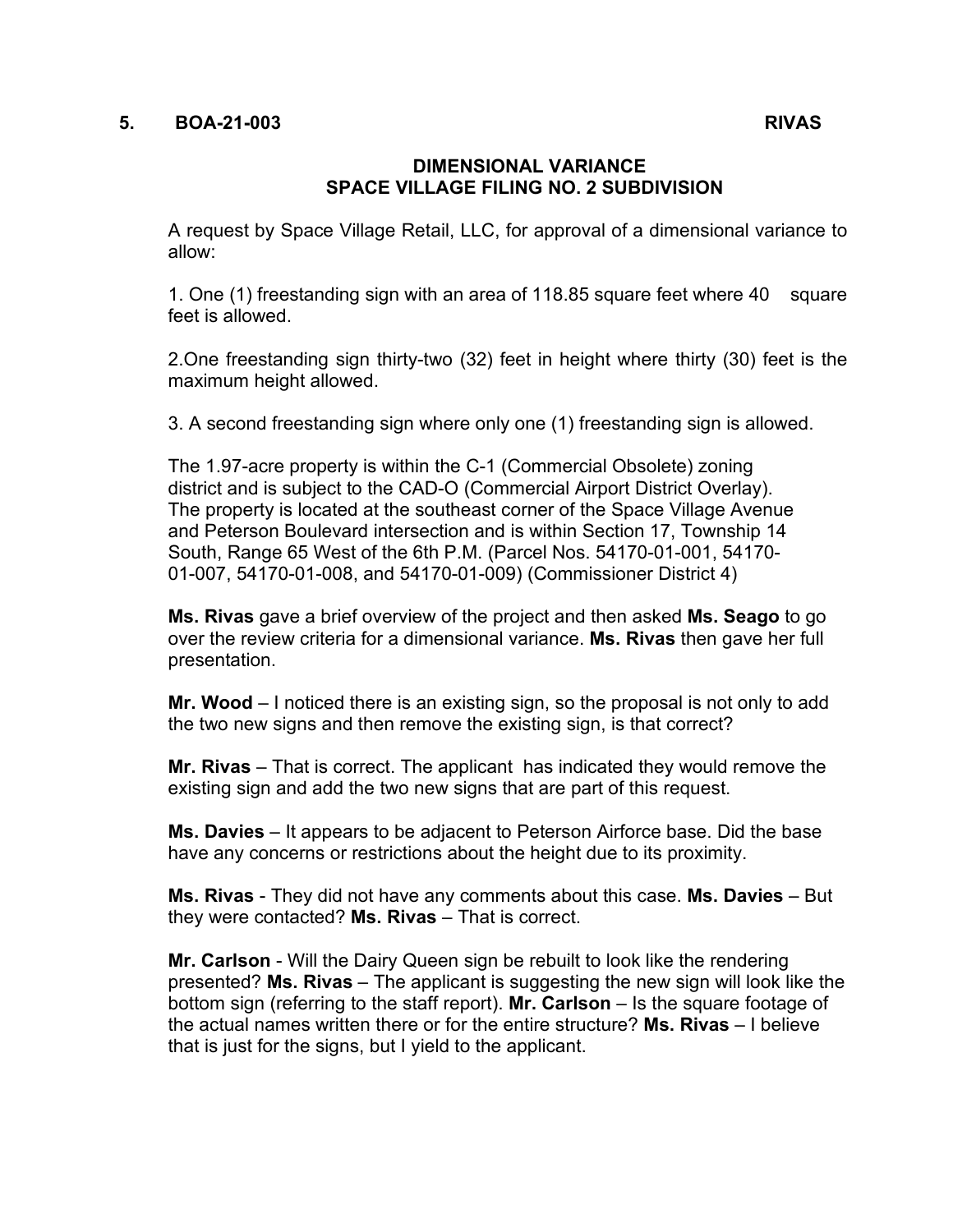**Ms. Rivas** then introduced the applicants' representative, **Danny Mientka** to give their presentation.

**Mr. Langlais** – Where will the new sign be visible from the highway?

**Mr. Mientka** – About 25 feet to the east of the driveway.

**Mr. Carlson** – Will the sign down on Peterson be 30 feet?

**Mr. Mientka** – No, I am going to guess about 12 feet. **Mr. Carlson** – That isn't part of this variance request, right? **Mr. Mientka** – No, it's just to go ahead and memorialize its existence and make sure you are aware as you look at this variance, that there is yet another sign there.

**Mr. Carlson** – So we're looking at two new signs today? **Mr. Mientka** – Yes, one to replace the existing sign and then the opportunity for a second sign in the future. There is no intent to install it but as we market that pad, we want to already be in the position that the county has approved the opportunity for that second sign.

**Mr. Wood** – I understand the two elements to the request of increasing the surface area of the sign to 120 square feet and the request for a future sign but, how did you arrive at 32 feet in height specifically where 30 feet is allowed?

**Mr. Mientka** – We were under a letter of intent with Kum and Go at the time we filed this application and the 32 foot is what met their specs. **Mr. Wood** – So it's based off design and not a structural requirement to meet the 120 square feet of visible signage, correct? **Mr. Mientka** – Correct. **Mr. Wood** - If we do grant the third part of the request, where we permit a second sign being installed at a future date how do we enforce the size and height requirements and not just opening up to whatever size.

**Ms. Rivas** – Since the third request is for a second sign, it will have to meet all of the code requirements. So, when they submit a sign permit, we will verify they are within the requirements of the code.

**Mr. Carlson** – Are we approving the height difference in the second sign today?

**Ms. Rivas** – Just the presence of the second sign for now. The dimension variance is just for one of the signs.

**Mr. Dickson** – How far will the new sign be from the existing sign?

**Mr. Mientka** – Roughly 25 feet from the existing location.